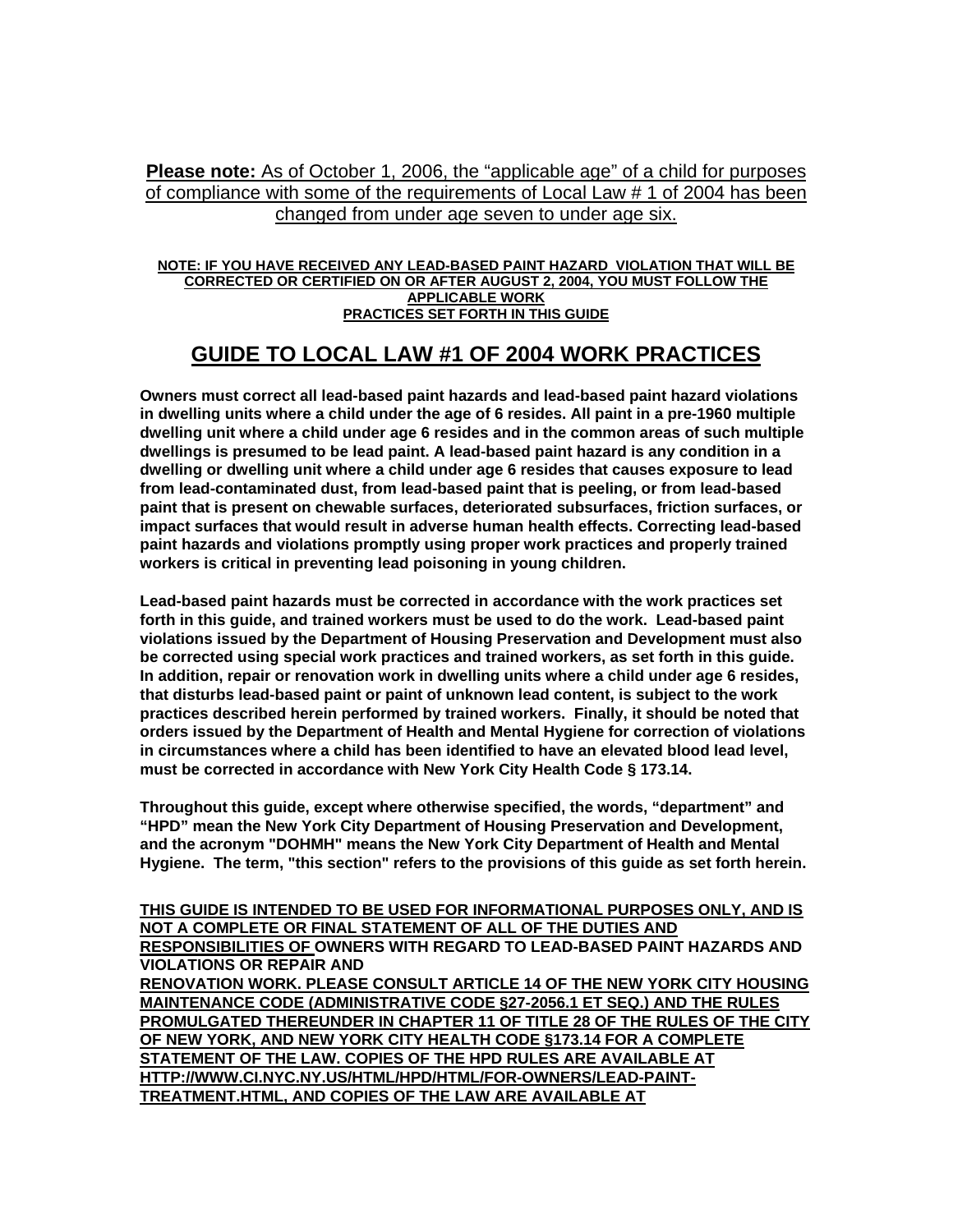**WWW.NYCCOUNCIL.INFO. INFORMATION ABOUT HOW TO CORRECT LEAD HAZARDS WHERE AN ORDER HAS BEEN ISSUED BY DOHMH IS AVAILABLE AT** 

**HTTP://WWW.CI.NYC.NY.US/HTML/DOH/HTML/LEAD/LEAD.HTML. AS STATED ABOVE, OWNERS SHOULD ALSO BE AWARE THAT NOT ONLY LEAD VIOLATIONS, BUT ALSO**  *ANY* **REPAIRS OR RENOVATIONS THAT ARE PERFORMED IN DWELLING UNITS WITH CHILDREN** 

**UNDER AGE 6 AND IN COMMON AREAS MUST BE UNDERTAKEN BY TRAINED WORKERS AND FOLLOWED BY LEAD-CONTAMINATED DUST CLEARANCE TESTS UPON COMPLETION. ANY SUCH WORK PERFORMED AFTER AUGUST 2ND IS SUBJECT TO THE NEW REQUIREMENTS UNDER LOCAL LAW #1. FOR INFORMATION ON TYPES OF TRAINING AND CERTIFIED TRAINING PROVIDERS, GO TO THE WEBSITE OF THE US ENVIRONMENTAL PROTECTION AGENCY AT WWW.EPA.GOV/LEAD.** 

**NOTE: THE DRY SCRAPING OR DRY SANDING OF LEAD-BASED PAINT, OR PAINT OF UNKNOWN LEAD CONTENT IN ANY DWELLING, DAY CARE CENTER OR SCHOOL IS PROHIBITED UNDER ADMINISTRATIVE CODE §17-181.** 

# **Safe Work Practices**.

#### **(a) Filing Procedures for Work Disturbing more than 100 square feet of Painted Surface per Room where no Lead-based Paint Hazard Violation has been issued by HPD.**

For work that will disturb more than 100 square feet of lead-based paint or paint of unknown lead content per room, or involves the removal of two or more windows where no lead-based paint hazard violation has been issued by HPD, in a pre-1960 multiple dwelling or in a multiple dwelling built between 1960 and 1978 where an owner knows there is lead paint, when the work is performed either in a dwelling unit in which a child under age 6 resides or in the common areas of such a building, an owner must file a notice of commencement of the work. The notice must be filed with DOHMH not less than ten days prior to beginning the work. The notice must be signed by the owner or by a representative of the firm performing the work. Where work is required to begin in a lesser period of time, then the filing must be made as soon as practicable but prior to beginning the work. The notice must be in a form satisfactory to or prescribed by DOHMH and set forth at a minimum the following information:

(1) The name, address and telephone number of the owner of the premises in which the work is to be performed;

(2) The address of the building and the specific location of the work within the building; (3) The name, address and telephone number of the firm who will be responsible for performing the work;

(4) The date and time of commencement of the work, working or shift hours, and the expected date of completion;

(5) A complete description and identification of the surfaces and structures, and surface areas, subject to the work; and

(6) Any changes in the information contained in the notice required by this section must be filed with DOHMH prior to commencement of work, or if work has already commenced, within 24 hours of any such change.

# **(b) Licensing and Training**.

**(1) Abatement**. All work conducted as part of an abatement must be performed by firms and personnel certified to perform lead-based paint activities in accordance with regulations issued by the United States Environmental Protection Agency (EPA) at subpart L of 40 CFR part 745 for the abatement of lead hazards, or successor rule. See 28 RCNY §11-01(a) for the definition of "abatement".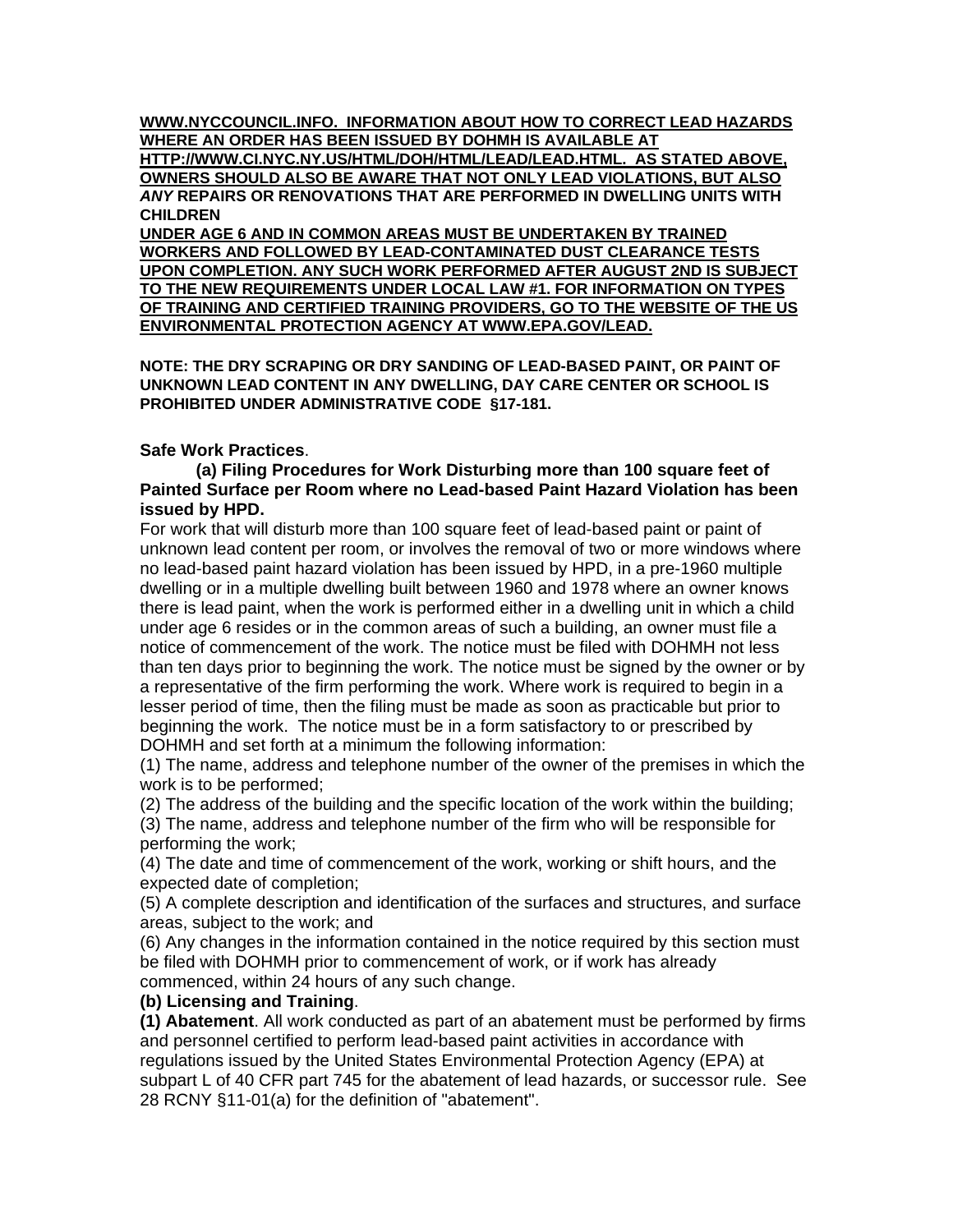**(2) Lead-Based Paint Hazard Violations issued by HPD and Work Disturbing more than 100 square feet of Painted Surface per Room.** Work ordered by HPD to correct a lead-based paint hazard violation issued under article 14 of the Housing Maintenance Code, or work that disturbs more than 100 square feet of lead-based paint or paint of unknown lead content per room, or involves the removal of two or more windows, in a pre-1960 multiple dwelling or in a multiple dwelling built between 1960 and 1978 where an owner knows there is lead paint, when the work is performed either in a dwelling unit in which a child under age 6 resides or in the common areas of such a building must be performed in accordance with the following requirements:

(i) Firm requirements. Firms conducting such work must be certified to perform lead abatement by the EPA in accordance with subpart L of 40 CFR part 745 for the abatement of lead hazards, or successor rule.

(ii) Worker requirements. Workers conducting such work must be trained, at a minimum, in accordance with the regulations issued by the United States Department of

Housing and Urban Development (HUD) at 24 CFR §35.1330(a)(4), or successor rule, or under an equivalent program approved by HPD or DOHMH.

(iii) Clearance dust testing*.* No person may perform a lead-contaminated dust clearance test pursuant to this section unless such person is a third party, who is independent of the owner and any individual or firm that performs such work. All personnel performing lead-contaminated dust clearance testing after completion of such work must be trained, at a minimum, in accordance with regulations issued by HUD at 24 CFR §35.1340 (b)(1), or successor rule, or under an equivalent program approved by HPD or DOHMH.

**(3) Work Disturbing less than 100 square feet of Painted Surface per Room where no Lead-based Paint Hazard Violation has been issued by HPD.** Work performed that will disturb less than 100 square feet of lead-based paint or paint of unknown lead content per room, where no lead-based paint hazard violation has been issued by HPD, in a pre-1960 multiple dwelling or in a multiple dwelling built between 1960 and 1978 where an owner knows there is lead paint, when the work is performed either in a dwelling unit in which a child under age 6 resides or in the common areas of such a building must be performed in accordance with the following requirements:

(i) Worker requirements. Workers conducting such work must be trained under regulations issued by HUD at 24 CFR §35.1330 (a)(4), or successor rule, or under an equivalent program approved by HPD or DOHMH.

(ii) Clearance dust testing. No person may perform a lead-contaminated dust clearance test pursuant to this section unless such person is a third party, who is independent of the owner and any individual or firm that performs such work. Personnel performing lead-contaminated dust clearance testing after completion of such work must be trained in accordance with regulations issued by HUD at 24 CFR §35.1340 (b)(1), or successor rule, or under an equivalent program approved by HPD or DOHMH.

**(4) Turnover Work. 1** Work performed in a dwelling unit upon turnover (vacancy of a unit) in accordance with §27-2056.8 of article 14 of the Housing Maintenance Code. No person

1

 HPD's rules provide: "Turnover" shall mean the occupancy of a dwelling unit subsequent to the termination of a tenancy and the vacatur by a prior tenant of such dwelling unit. Such term shall not mean temporary relocation of an occupant for purposes of performing work pursuant to article 14 of the Housing Maintenance Code.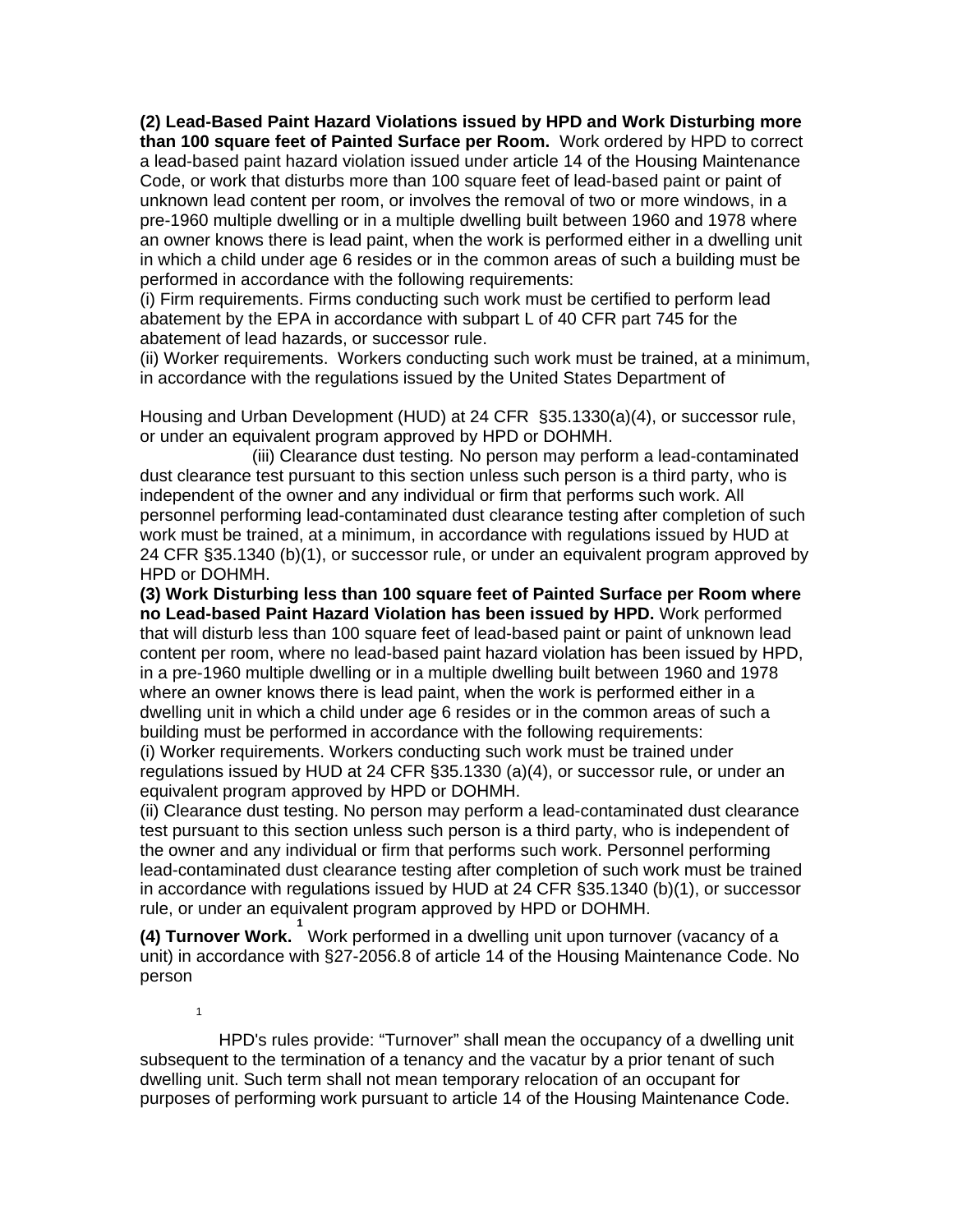§ 11-05 Turnover of Dwelling Units.

(a) Upon turnover of any dwelling unit in a multiple dwelling erected prior to January first, nineteen hundred and sixty, or of a dwelling unit in a private dwelling erected prior to January first, nineteen hundred and sixty where each dwelling unit is to be occupied by persons other than the owner or the owner's family, the owner shall within such dwelling unit have the responsibility to:

(1) remediate all lead-based paint hazards and any underlying defects, when such underlying defects exist;

(2) make all bare floors, window sills, and window wells in the dwelling unit smooth and cleanable;

(3) provide for the removal or permanent covering of all lead-based paint on all friction surfaces on all doors and door frames; and

(4) provide for the removal or permanent covering of all lead-based paint on all friction surfaces on all windows, or provide for the installation of replacement window channels or slides on all lead-based painted friction surfaces on all windows.

shall perform a lead-contaminated dust clearance test pursuant to this paragraph unless such person is a third party, who is independent of the owner and any individual or firm that performs the work upon turnover. Personnel performing lead-contaminated dust clearance testing after completion of such work must be trained in accordance with regulations issued by HUD, or successor rule, or under an equivalent program approved by HPD or DOHMH.

**(c) Recordkeeping**. An owner must keep a record of the following information for all work performed pursuant to this section:

(1) The name, address, and telephone number of the person or entity who performed the work; the start date and completion date for the work;

(2) A copy of all licenses and training certificates, required for the firms and personnel who performed work and lead-contaminated dust clearance testing;

(3) The location of the work performed in each room including a description of such work and invoices for payment for such work;

(4) Results of lead-contaminated dust clearance tests analyzed by an independent laboratory certified by the State of New York;

(5) Checklists completed when occupants are allowed temporary access to a work area; and

(6) Such records must be maintained by such owner for a period of ten years from the date of completion of such work or transferred to a subsequent owner and maintained by such subsequent owner during such time period, and made available to HPD upon request.

# **(d) Work Methods**.

(1) Minimizing dust dispersion. Work that disturbs lead-based paint or paint of unknown lead content under the circumstances described in this guide must be carried out in such a manner as to minimize the penetration or dispersal of lead contaminants or leadcontaminated materials from the work area to other areas of the dwelling unit and building or adjacent outdoor areas.

(2) An area designated as a clean changing area must be segregated from the work area by a physical barrier to prevent the penetration or dispersal of lead contaminants or lead-contaminated materials from the work area to other areas of the dwelling unit and building and to prevent occupant exposure to materials containing lead.

(b) Such work shall be performed in the time period commencing with the vacancy of the unit and shall be completed prior to reoccupancy of such unit. All work performed pursuant to this section shall be performed using the applicable safe work practices.

(c) An owner shall maintain or transfer to a subsequent owner records of work performed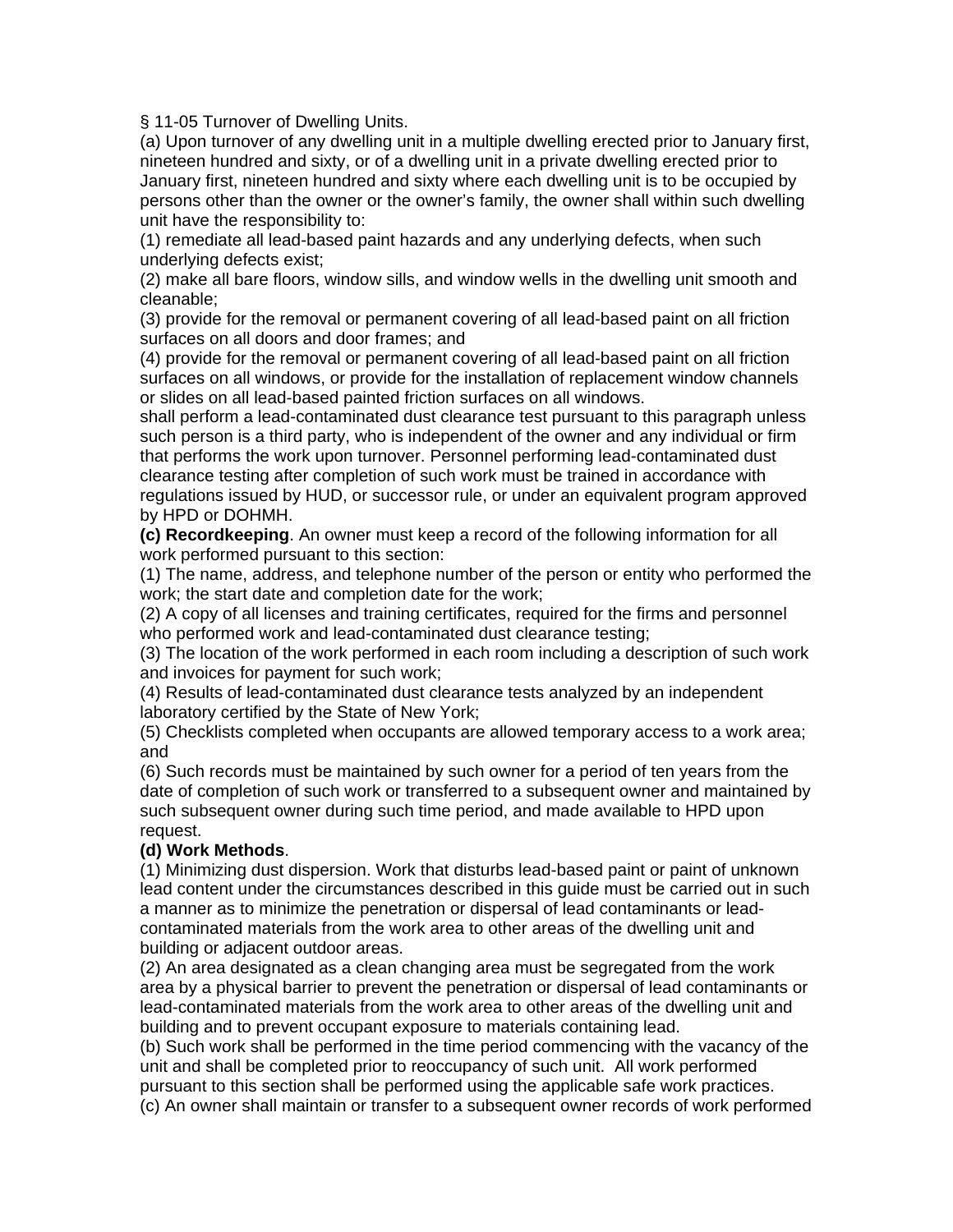in dwelling units pursuant to this section in accordance with the recordkeeping requirements of section 11-06(c) of these rules. In addition, the owner shall make such records available to the new occupant of such dwelling unit upon request.

(d) An owner shall certify that he or she has complied with §27-2056.8 of article 14 of the housing maintenance code and this section in the notice provided to an occupant upon signing of lease, if any, or upon any agreement to lease, or at the commencement of occupancy if there is no lease pursuant to subdivision (a) of §11-03 of these rules.

(3) Repair of lead-based paint hazard violations may be performed by wet sanding, wet scraping, removal, enclosure, encapsulation, replacement or abatement except where otherwise specified in article 14 of the Housing Maintenance Code or the rules promulgated thereunder.

**(e) Prohibited Methods**. The following methods must not be used while performing work that disturbs lead-based paint or paint of unknown lead content under the circumstances described in this guide:

(1) Open flame burning or torching.

(2) Machine sanding or grinding without HEPA (high efficiency particulate air filter) local exhaust control.

(3) Abrasive blasting or sandblasting without HEPA local exhaust control.

(4) Heat guns operating above 1100 degrees Fahrenheit or charring the paint.

(5) Dry sanding or dry scraping.

(6) Paint stripping in a poorly ventilated space using a volatile stripper that is a hazardous substance in accordance with regulations of the United States Consumer Product Safety Commission at 16 CFR §1500.3, and/or a hazardous chemical in accordance with the United States Occupational Safety and Health Administration regulations at 29 CFR §§1910.1200 or 1926.59, as applicable to the work.

# **(f) Work Practices and Surface Finishing**.

(1) All tools and materials used when disturbing paint lead-based paint or paint of unknown lead content must be used in accordance with the manufacturer's instructions. (2) Wet sanding, wet scraping, removal, enclosure, encapsulation, replacement, abatement and other maintenance and repair activities must be performed using standard construction and treatment methods, and in accordance with manufacturer's instructions, where applicable.

(3) All surfaces where lead-based paint or paint of unknown lead content has been disturbed must be sealed and finished with appropriate materials. Underlying surface substrates must be dry and protected from future moisture before applying a new protective coating or paint, and all paints and coatings must be applied in accordance with the manufacturer's recommendations.

#### **(g) Occupant Protection**.

**(1) Lead-Based Paint Hazard Violations issued by HPD and Work Disturbing more than 100 square feet of Painted Surface**. Work ordered by HPD to correct a leadbased paint hazard violation or work that will disturb more than 100 square feet of leadbased paint or paint of unknown lead content, or involves the removal of two or more windows, in a pre-1960 multiple dwelling or in a multiple dwelling built between 1960 and 1978 where an owner knows there is lead paint, when the work is performed either in a dwelling unit in which a child under age 6 resides or in the common areas of such a building must be performed in accordance with the following requirements:

(i) Postings*.* The following information must be conspicuously posted no later than twenty-four hours prior to beginning work and must remain in place until the work area has been cleared for re-occupancy:

(A) Notice of commencement of work information submitted to DOHMH, where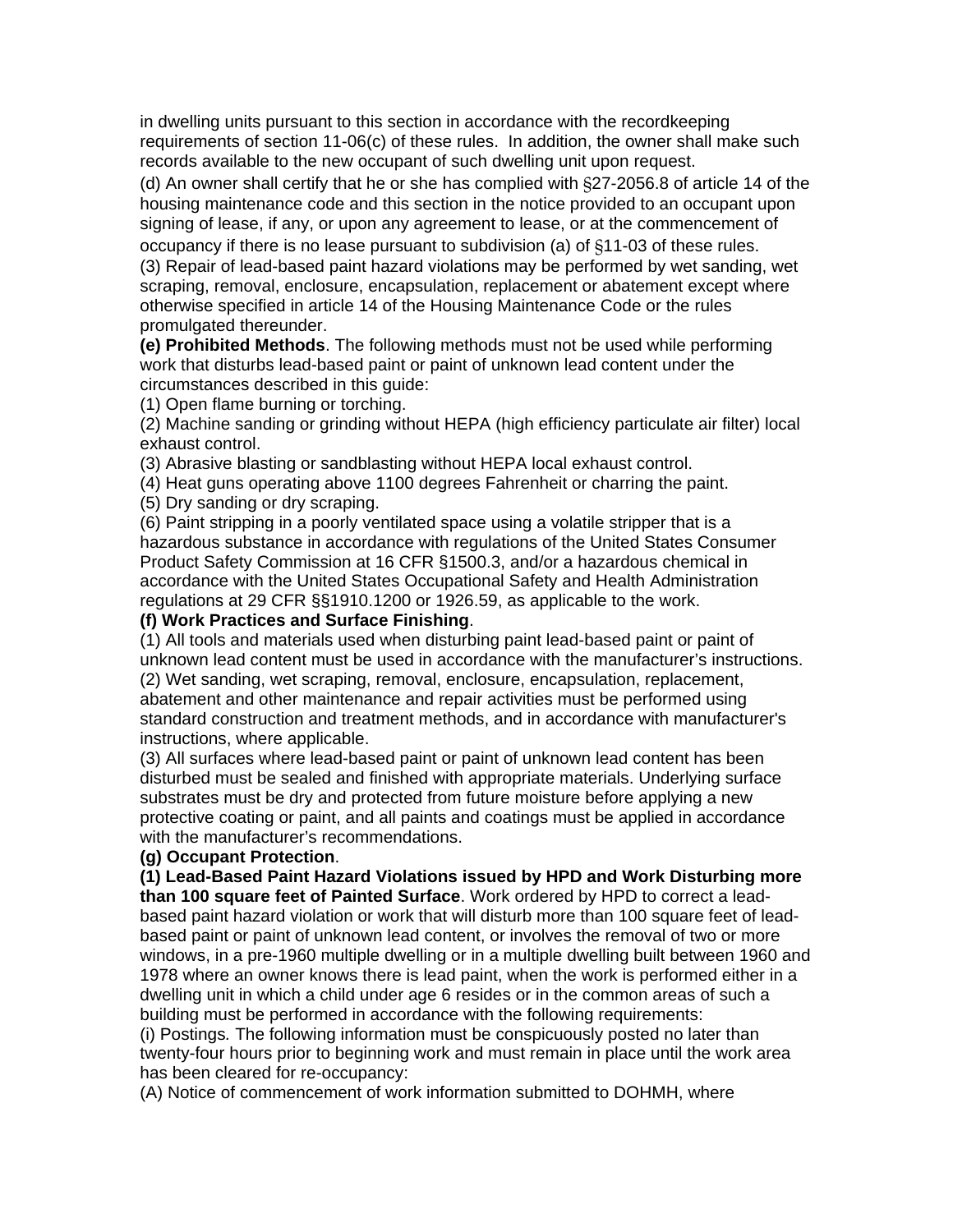applicable. Such information must be posted at the entrance to the dwelling and at the entrance to the dwelling unit.

(B) A warning sign of at least 8-1/2" by 11" with letters at least one inch high, reading as follows: WARNING: LEAD WORK AREA - POISON - NO SMOKING OR EATING. Such information must be posted adjacent to the work area.

(ii) Pre-cleaning and protecting moveable items. All floors, moveable furniture, draperies, carpets, or other objects in the work area must be HEPA-vacuumed or washed; all moveable items must then be moved out of the work area or otherwise covered with two layers of six-mil disposable polyethylene sheeting before work begins. Such sheeting must be taped together with waterproof tape, and taped to the floors or bottom of the walls or baseboards, so as to form a continuous barrier to the penetration of dust.

(iii) Sealing vents. Forced-air systems within the room where work that disturbs lead-based paint is occurring must be turned off and covered with two layers of six-mil polyethylene sheeting and waterproof tape to prevent lead contamination and lead dispersal to other areas.

(iv) Affixing doorway entrance flap. After all moveable objects have been removed, the work area must be sealed off from non-work areas by taping with waterproof tape, two layers of disposable, six-mil polyethylene sheeting over every entrance or doorway to the work area, as follows: To deter the dispersal of lead dust one sheet must be taped along all sides of the doorway and a slit must be cut down the middle of the sheeting, leaving intact at least six inches of sheeting on the top and six inches of sheeting on the bottom of the doorway. A second sheet of polyethylene large enough to cover the doorway, must be attached to the top of the doorway in the room or area where work is being conducted and must act as a flap opening into the work area.

(v) Covering floors. The floor of the work area must be covered with at least two sheets of disposable six-mil polyethylene sheeting. Such sheeting must be taped together with waterproof tape, and taped to the bottom of the walls or baseboard, so as to form a continuous barrier to the penetration of dust to the floor. The furniture and non-moveable furnishings, such as counters, cabinets, and radiators in the work area must be removed or covered with such taped sheeting.

(vi) Sealing openings. All openings, including windows, except those required to be open for ventilation, not sealed off or covered in accordance with this section, must be sealed with two layers of six-mil polyethylene sheeting and waterproof tape to prevent the penetration or dispersal of lead contaminants or lead-contaminated material. Instructing occupants.

(vii) Occupants must be instructed by the owner and contractor to avoid entering the work area until final clearance levels have been achieved.

(viii) Hazardous materials. All paints, thinners, solvents, chemical strippers or other flammable materials must be delivered to the building and maintained during the course of the work in their original containers bearing the manufacturer's labels, and all material safety data sheets, as may be required by law, must be on-site and made available upon request to the occupants of the dwelling unit.

(ix) Clean-up and lead-contaminated dust clearance testing procedures. (A) Daily clean-up. At the completion of work each day, the work area must be thoroughly wet-mopped or HEPA-vacuumed. No polyethylene sheeting, drop cloths, or other materials that are potentially hazardous to young children or infants must be accessible outside the work area. In addition, any work area and other adjoining area exposed to lead or lead-contaminated materials must be cleaned as follows: (a) Large debris. Large demolition-type debris (e.g., door, windows, trim) it to be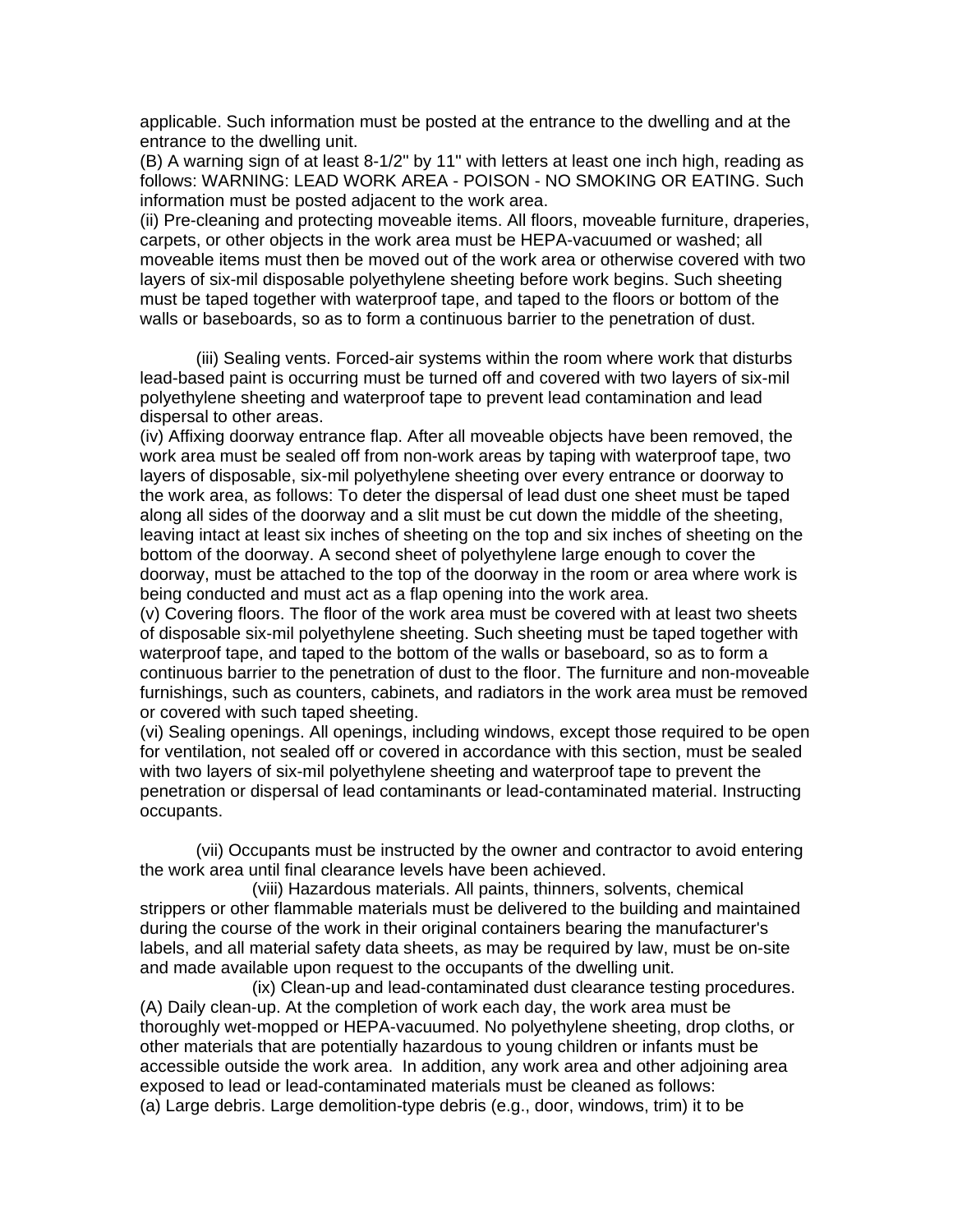wrapped in six-mil polyethylene, sealed with waterproof tape, and moved to the area designated for trash storage on the property to be properly disposed of in a lawful manner.

 (b) Small debris. Small debris must be HEPA-vacuumed or wet swept and collected. Before wet sweeping occurs, the affected surfaces must be sprayed with a fine

 mist of water to keep surface dust from becoming airborne. Dry sweeping is prohibited. The swept debris and all disposable clothing and equipment must be placed in double four-mil or single six-mil plastic bags and sealed and stored along with other contaminated debris in the work area and properly disposed of in a lawful manner. (c) Clean-up adjacent to the work area. On a daily basis, as well as during final cleanup, the area adjacent and exterior to the work area must be examined visually to ensure

that no lead debris has escaped containment. Any such debris must be wet swept and HEPA-vacuumed, collected and disposed of as described above.

(d) Supply storage. Upon finishing work for the day, all rags, cloths and other supplies used in conjunction with chemical strippers or other flammable materials, or materials contaminated with lead dust or paint must be stored at the end of each work day in sealed containers or removed from the premises, in a lawful manner.

(B) Final clean-up. Final cleaning must be performed as follows, in the following sequence:

(a) The final cleaning process may not start sooner than one (1) hour after lead-based paint or paint of unknown lead content disturbance activities have been completed, but before repainting, if necessary.

(b) First, all polyethylene sheeting must be sprayed with water mist and swept prior to removal. Polyethylene sheeting must be removed by starting with upper-level polyethylene, such as that on windows, cabinets and counters, folding the corners, ends to the middle, and placing in double four-mil or single six-mil plastic bags. Plastic bags must be sealed and properly disposed of in a lawful manner.

(c) Second, all surfaces in the work area must be HEPA-vacuumed. Vacuuming must begin with ceilings and proceed down the walls to the floors and include furniture and carpets.

(d) Third, all surfaces in the work area must be washed with a detergent solution. Washing must begin with the ceiling and proceed down the walls to the floor. Wash water must be properly disposed of in a lawful manner.

(e) Fourth, all surfaces exposed to lead dust generated by the lead-based paint disturbance process must be HEPA-vacuumed again. Vacuuming must begin with ceilings and proceed down the walls to the floors and include furniture and carpets. (f) Fifth, all surfaces must be inspected to ensure that all surfaces have been cleaned and all visible dust and debris have been removed. If all visible dust and debris have not been removed, affected surfaces must be re-cleaned.

(C) Final inspection. After final clean-up, and re-painting if necessary, has been completed, a final inspection must be made by a third party retained by the owner who is independent of the owner and the contractor. The final clearance evaluation must include a visual inspection and lead-contaminated dust clearance testing. Three wipe samples must be collected and tested from each room or area where work has been conducted; one wipe sample each must be taken from a window well, a window sill and the floor. In addition, lead-contaminated dust clearance samples must be collected and tested from the floor in rooms or areas immediately adjacent to the work area.

(D) Clearance for re-occupancy. Lead-contaminated dust levels in excess of the following constitute contamination and require repetition of the clean-up and testing process in all areas where such levels are found. Areas where every lead-contaminated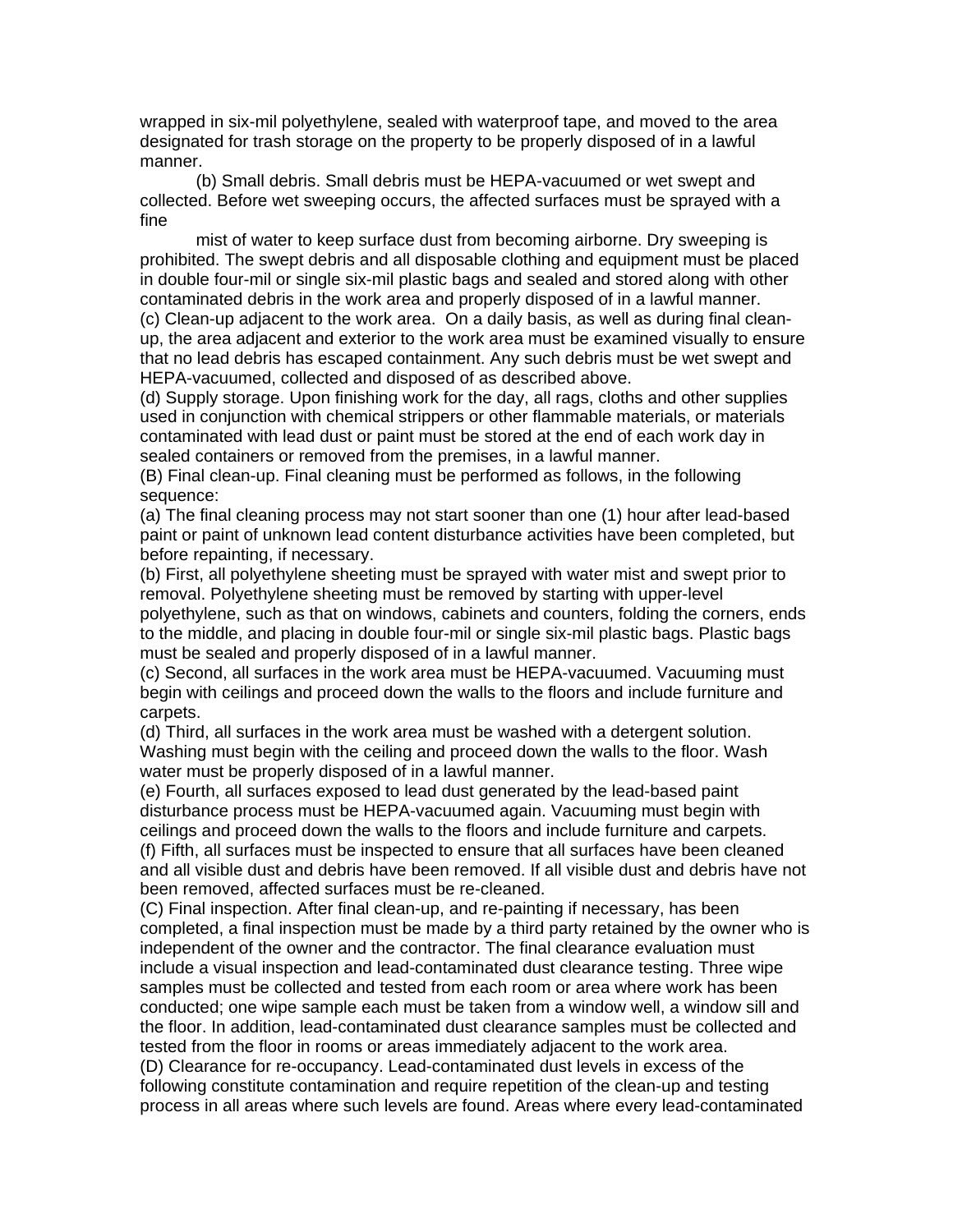dust sample result is below the following levels may be cleared for re-occupancy:

Floors: 40 micrograms of lead per square foot. Window Sills: 250 micrograms of lead per square foot. Window Wells: 400 micrograms of lead per square foot.

Only upon receipt of laboratory test results showing that the above dust lead levels are not exceeded in the dwelling may the work area be cleared for permanent reoccupancy. However, temporary access to work areas may be allowed, provided that clean-up is completed and dust test samples have been collected in compliance with this section. The owner must provide all lead-contaminated dust clearance test results to the occupants of the dwelling or dwelling unit.

(E) Relocation. An owner must request that an occupant temporarily relocate from a unit pending completion of work where it appears that work cannot be performed safely with occupants in residence. Such owner must offer a suitable, decent, safe and similarly accessible dwelling unit that does not have lead-based paint hazards to such occupants for temporary relocation. Unreasonable refusal by such occupants to relocate pursuant to such offer constitutes a refusal of access under Housing Maintenance Code §§27- 2009 and 27-2056.4(b), and, where applicable, 9 NYCRR §2524.3(e). Relocation is not required provided that work can be done safely with occupants in residence, and provided further that at the end of each day of work, the work area is properly cleaned as specified in subdivision  $(q)(1)(ix)(A)$  of this section; occupants have safe access to areas adequate for sleeping; occupants have bathroom and kitchen facilities available to them; occupants have safe access to entry/egress pathways; and the work does not create other safety hazards (e.g., exposed electrical wiring or holes in the floor).

(F) Temporary access to the work area when occupants not relocated. When occupants are not relocated, temporary access may be allowed to areas in which work is in progress after work has ceased for the day, provided that at the end of each work day: (a) Any work area to be accessed is properly cleaned as specified in the daily clean-up requirements of subdivision (g)(1)(ix)(A) of this section and the final clean-up requirements of subdivision  $(g)(1)(ix)(B)(b)$  through  $(d)$  and  $(f)$ ;

(b) There are no safety hazards (including, but not limited to, exposed electric wiring or holes in the floor) or covered vents;

(c) Floor coverings containing leaded dust and debris and hazardous materials are removed;

(d) Floors in the work area are re-covered with a non-skid floor covering securely taped to the floor;

(e) Work areas are prepared in accordance with the requirements above when work recommences; and

(f) At the end of each work day, and before access is permitted, a checklist indicating compliance with these conditions is completed and signed by the person responsible for overseeing the work. No person shall make a false, untrue or misleading statement or forge the signature of another person on any document or record required to be prepared pursuant to these rules.

(g) Temporary access in accordance with these provisions may be allowed for no longer than five days. If work has not resumed within five days, temporary access may continue only if the person responsible for overseeing the work has repeated the actions required by clauses (a) through (f) of this subparagraph (F). Nothing herein shall extend the time for compliance with any violation issued pursuant to article 14 of the Housing Maintenance Code.

**(2) Work Disturbing less than 100 square feet of Painted Surface per Room where**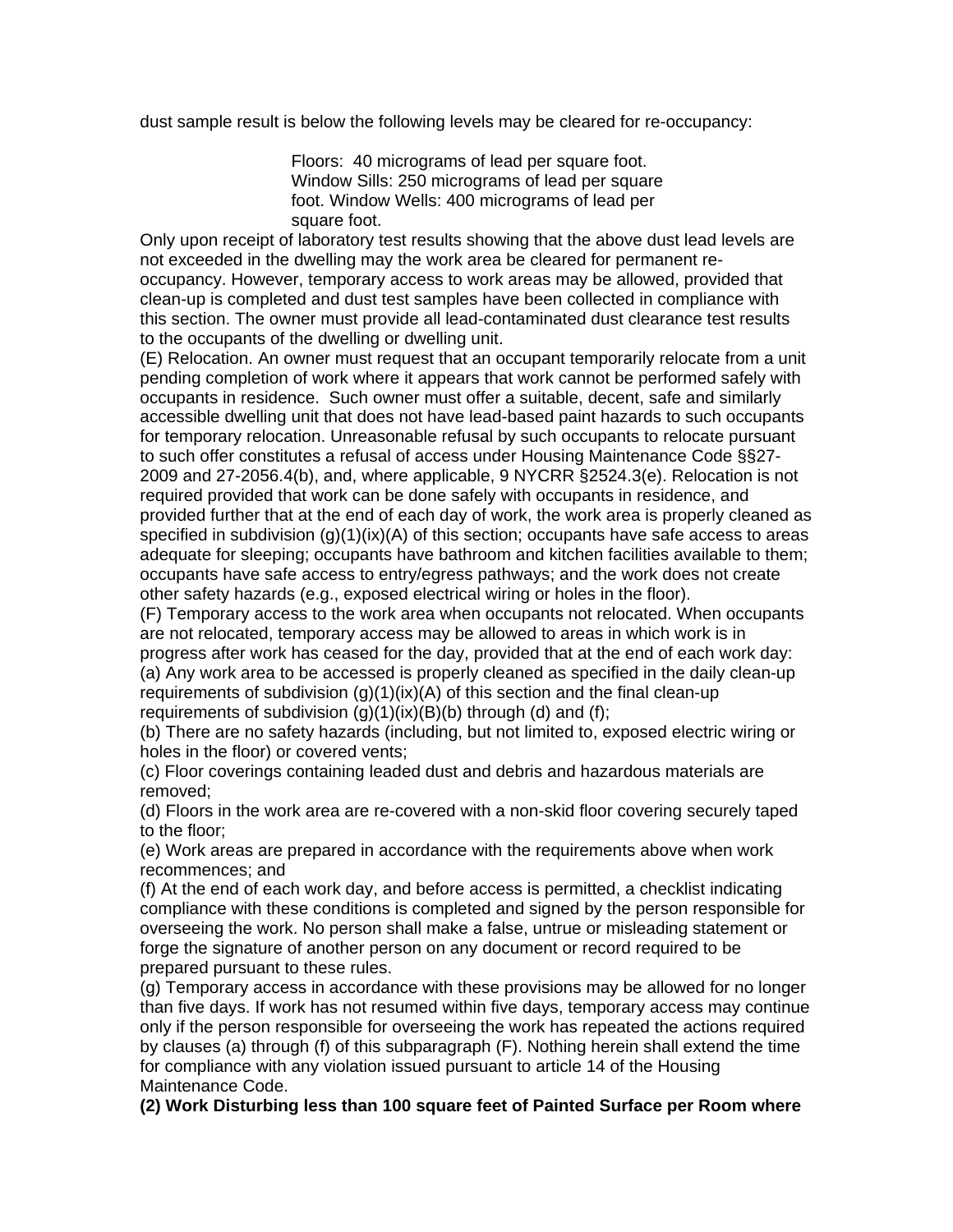**no Lead-based Paint Hazard Violation has been issued by HPD.** Work that will disturb less than 100 square feet of lead-based paint or paint of unknown lead content per room where no lead-based paint hazard violation has been issued by HPD, in a pre-1960 multiple dwelling or in a multiple dwelling built between 1960 and 1978 where an owner knows there is lead paint, when the work is performed either in a dwelling unit in which a child under age 6 resides or in the common areas of such a building, must be performed in accordance with the following requirements:

(i) Postings. A warning sign must be posted in accordance with subdivision  $(g)(1)(i)(B)$  of this section and caution tape must be placed across the entrance to the work area. (ii) Pre-cleaning and protecting moveable items. All floors, moveable furniture, draperies, carpets, or other objects in the work area must be HEPA-vacuumed or washed; all moveable items must then be moved out of the work area or otherwise covered with polyethylene plastic or equivalent sheeting. All plastic or equivalent sheeting used during the performance of the work must be of sufficient thickness and durability to prevent tearing during the performance of the work. Such sheeting must be of sufficient length and width to prevent dust and other debris generated by the work from spreading to areas unprotected by such sheeting. Such sheeting must be adequately secured to prevent movement of the sheeting during the performance of the work.

(iii*)* Covering floors. The floor of the work area must be covered with polyethylene plastic or equivalent sheeting. All plastic or equivalent sheeting used during the performance of the work must be of sufficient thickness and durability to prevent tearing during the performance of the work. Such sheeting must be of sufficient length and width to prevent dust and other debris generated by the work from spreading to areas unprotected by such sheeting. Such sheeting must be adequately secured to prevent movement of the sheeting during the performance of the work. Multiple layers of polyethylene sheeting must be used as needed to prevent dust from contaminating the floor.

(iv) Sealing openings. Where applicable, forced air systems in the work area must be turned off and any openings in the work area must be sealed with polyethylene or equivalent sheeting to prevent the penetration or dispersal of lead contaminants or leadcontaminated material.

(v) Instructing occupants. Occupants must be instructed by the owner and contractor to avoid entering the work area until final clean up has been completed.

(vi) Hazardous materials. All paints, thinners, solvents, chemical strippers or other flammable materials must be delivered to the building and maintained during the course of the work in their original containers bearing the manufacturer's labels, and all material safety data sheets, as may be required by law, must be on-site and must be made available upon request to the occupants of the dwelling unit.

(vii) Clean-up and lead-contaminated dust clearance testing must be conducted in accordance with subdivision  $(g)(1)(ix)$  of this section.

(viii) Relocation and temporary access to work areas when occupants are not relocated, where provided, must be performed in accordance with  $(g)(1)(ix)(E)$  and  $(F)$  of this section.

**(3) Turnover.** Work performed in a dwelling unit on turnover in accordance §27-2056.8 of article 14 of the Housing Maintenance Code.

(i) Preparation. The procedures described in subdivision  $(g)(2)(i)$ -(iv) of this section must be followed.

(ii) Clean-up. At the completion of work, the work area must be thoroughly wet-mopped or HEPA-vacuumed and a visual examination must be conducted in the work area and